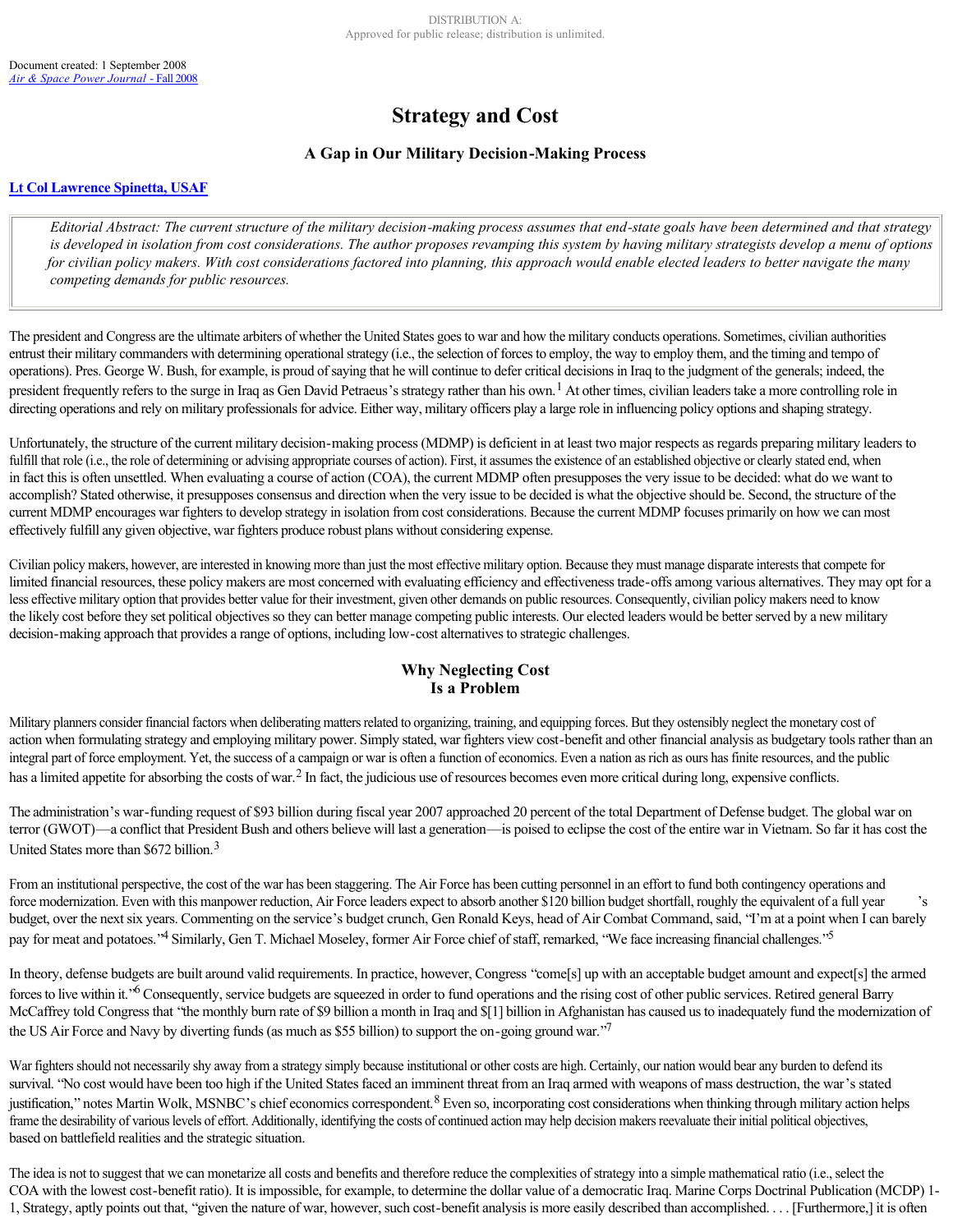difficult to perceive the point at which the cost of fighting exceeds the value of victory."<sup>9</sup> Nevertheless, the challenge associated with valuing "victory" does not mean that war fighters should summarily dismiss or exclude cost considerations when developing strategy. Aaron L. Friedberg, a former deputy assistant for national security affairs and director of policy planning in the Office of the Vice President, emphatically writes, "The first and most fundamental task of any strategic planning operation is to develop alternative courses of action and to assist policymakers in conducting a systematic evaluation of their potential costs and benefits."<sup>10</sup>

## **A Deficient Military Decision-Making Process**

Unfortunately, the current MDMP fails to capture cost considerations adequately. The process generally starts with the assumption that civilian leaders have established clear objectives and defined a desired end state. Then, strategy cells offer several alternative COAs for a combatant commander to consider that satisfy overarching political guidance. One problem with this approach is that it narrowly focuses on how to realize a given objective most effectively rather than provide policy makers with a menu of choices. If the cost of pursuing an objective is high, relative to other competing public interests, policy makers may decide that the objective is not worth pursuing or may opt to change the objective in search of an alternative COA that offers better value.

Current doctrine encourages commanders to mass all available combat power rather than explore less costly responses. For example, US Army Field Manual (FM) 3 Operations, states that "when the time comes to execute, all elements should have tasks to perform."<sup>11</sup> This doctrinal mandate to employ all available forces is rooted in the Clausewitzian notion that unemployed resources are wasted in total war. According to Carl von Clausewitz, "If a segment of one's force is located where it is not sufficiently busy with the enemy, or if troops are on the march—that is, idle—while the enemy is fighting, then these forces are being managed uneconomically. In this sense they are being wasted, which is even worse than using them inappropriately. When the time for action comes, the first requirement should be that all parts must act. "<sup>12</sup> When less-than-vital interests are at stake, though, sending a large contingent of forces into action may not be politically acceptable, and/or the cost may be prohibitive.

Citing a "requirement" for overwhelming force, commanders sometimes request more assets than needed, thereby limiting political options.<sup>13</sup> Mackubin Thomas Owens observes that "when the army did not want to do something—as in the Balkans in the 1990s—it would simply overstate the force requirements: 'The answer is 350,000 soldiers. What's the question?' "<sup>14</sup>

The current MDMP structures strategy development in such a way as to convert challenges to a force-allocation problem. Commanders are allotted assets for a campaign, and they will use those assets if they marginally contribute to the overall goal, regardless of whether the marginal return of using those assets exceeds the cost. The situation is analogous to how a factory in a command economy uses resources. The government allots the factory certain resources, and the factory will employ them even if the product does not add much value.

Joint Publication (JP) 5-0, the document governing joint operation planning, largely neglects the issue of cost when it outlines steps in the joint planning process. JP 5-0 fails to include cost as a criterion of interest when commanders complete COA analysis and war gaming, COA comparison, and COA approval. Moreover, it fails to require planners to compare the relative costs associated with each COA. Instead, it urges commanders simply to select the "one [COA] with the highest probability of success."<sup>15</sup> Commanders are encouraged to consider cost only as a subcriterion when evaluating the validity of a proposed plan. In that regard, a commander's staff makes a binary judgment (i.e., yes or no) regarding whether a COA is "worth the expected costs" in terms of military effectiveness.<sup>16</sup> There is no recognition that civilian policy makers may choose to employ less optimal military action in favor of employing the nation's limited capital elsewhere.<sup>17</sup>

Providing guidance similar to that of JP 5-0, the Chairman of the Joint Chiefs of Staff Manuals (CJCSM) that address joint planning—CJCSM 3122.01A, CJCSM 3122.02C, and CJCSM 3122.03C—fail to direct staffs to consider the relative costs of proposed actions.<sup>18</sup> Staff estimates, step three of the concept-development process, are meant to provide "key estimates" of the suitability of proposed actions, yet they do not require compilation or analysis of cost information. Likewise, the commander's estimate, step four of the concept-development process, is supposed to compare the desirability of each proposed COA, yet it does not direct an evaluation of the cost of action. Moreover, the chairman's manual prohibits the release of any estimates to other US government agencies.<sup>19</sup> This provision discourages cost transparency early in the concept-development process. The last step, the CJCS estimate review, asks key players to examine whether the proposed COA is "worth the expected costs," but again, this is only in terms of its military effectiveness and calls only for a yes or no evaluation. Financial information is not included in any plan appendix, nor are the relative costs of alternative COAs presented for review.<sup>20</sup>

The limited consideration given to cost in the current MDMP is reflected in a number of other ways. Generic war plans contain 36 annexes, but none details the expected cost of executing these plans.<sup>21</sup> Financial officers are nowhere to be found in military strategy cells such as combined air operations centers. Air Force Operational Tactics, Techniques, and Procedures (AFOTTP) 23.2, the manual detailing AFOTTPs for air and space operations centers, fails to include any discussion on how cost factors should be included in strategy formulation. Giving planners only one tip when it comes to cost considerations for employing forces, AFOTTP 23.2 cautions that "Unmanned Aerial Vehicles do not have an aircrew onboard . . . [but] a fully equipped RQ1 Predator air vehicle costs in excess of \$3.2 million, and an RQ4A Global Hawk costs in excess of \$12 million . . . [so] high-risk mission taskings into heavily defended areas where loss of the air vehicle is very likely should be approved by the JFACC [joint force air component commander]."<sup>22</sup>

To battle insurgents in Iraq, directors of combined air operations centers authorized \$35 million F/A-18As flying from a carrier that costs \$2.5 billion to drop \$190,000 laser-guided weapons on the position of a single insurgent armed with an AK-47, while our enemy uses old artillery shells and a cell phone to build an improvised explosive device to destroy one of our Humvees, which cost  $$150,000$  apiece.<sup>23</sup>

Cost control during insurgencies or battles against terrorism is particularly important since the enemy can deliver effects disproportionate to the effort. Lawrence Freedman writes that "car bombs are stealth weapons that are a cheap and operationally straightforward way of getting explosives to a target, and they make enough noise that they cannot be ignored. For these reasons, they are the ultimate in asymmetry."<sup>24</sup>

Defenses against improvised explosive devices and other asymmetrical attacks are costly. The terrorist attacks of 11 September 2001 cost between \$400,000 and \$500,000, yet the hijackers were able to inflict billions of dollars in direct damage and an exponentially larger amount in indirect damages.<sup>25</sup> Additionally, the attacks caused the United States to spend billions more on expensive homeland-defensive measures.

In Making Twenty-First-Century Strategy, Prof.Dennis Drew and Prof. Donald Snow worry that enemy strategists will devise asymmetrical ways to bleed the United States into expending economic resources at politically unacceptable levels.<sup>26</sup> Even though the "US economy is much larger and more vigorous than it has been in times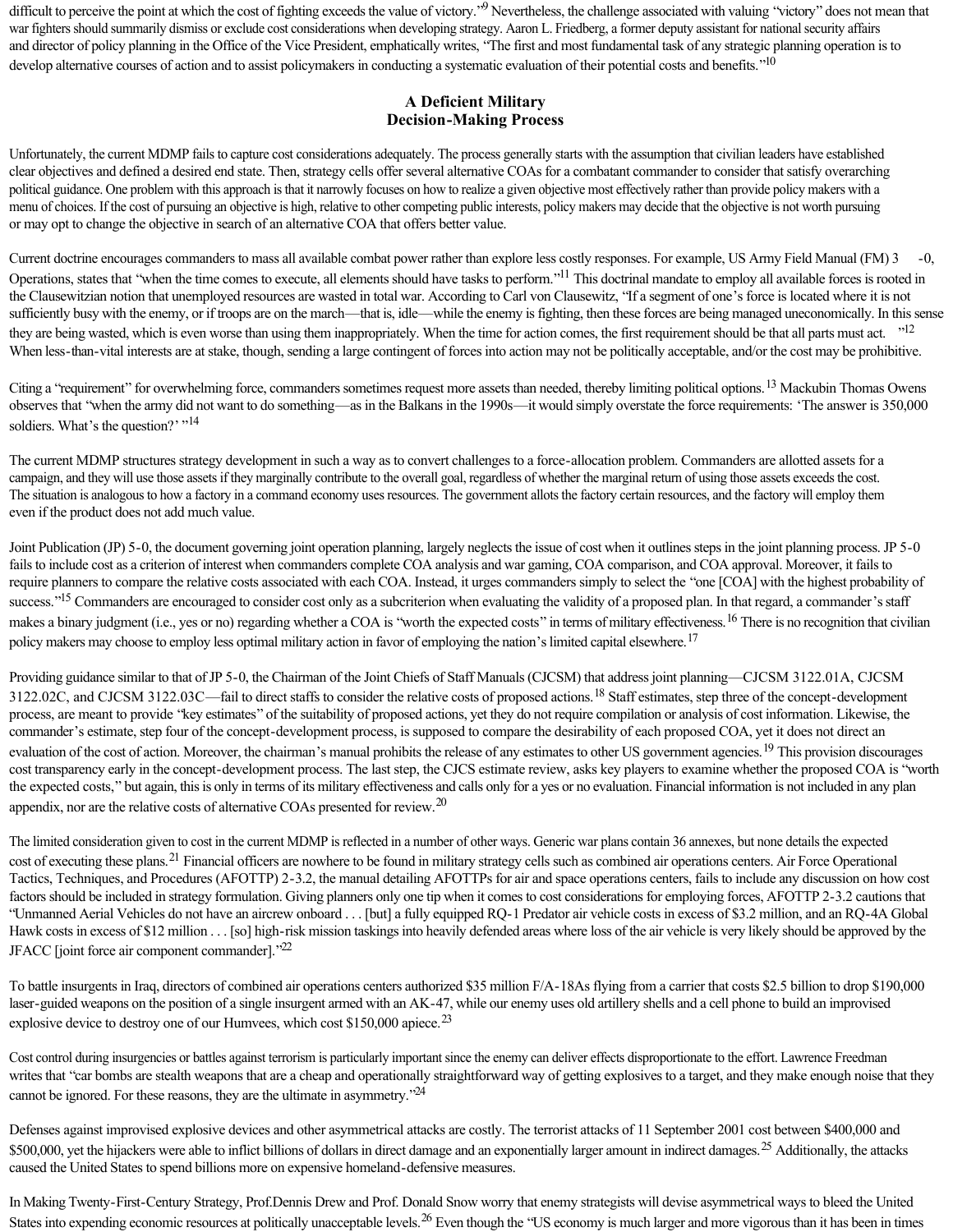past, fewer of the government's economic resources are available for military purposes."<sup>27</sup> The military portion of the economic pie has shrunk, relative to the nonmilitary portions of the budget. And that trend will likely continue as Congress looks for ways to pay for skyrocketing entitlement payments, especially as the baby-boomer generation retires. The "discretionary" Defense Department budget will likely bear the brunt of future cuts.<sup>28</sup>

Our enemies today do not so much seek our military defeat as they do our internal political collapse and reluctance to continue the struggle. Unfortunately, our current MDMP's failure to take cost into account in determining strategy plays right into their hands.

## **A Better Approach**

Civilian policy makers, who must arbitrate among competing public interests, would be better served if they had an improved understanding of costs before they set political objectives. To support this construct, military strategists need to be prepared to offer a strong mix of policy options, including inexpensive responses as well as more robust alternatives. This construct involves varying both the objective and desired end state as well as the potential responses. In essence, this new approach would provide policy makers with a larger menu of choices.

War fighters should frame for civilian policy makers what various military options "buy" in terms of relative returns. What will the country get in return for its sacrifices and expenditures? At what risk? The key lies in varying the scale of effort and outlining the associated cost of action so that civilian policy makers can choose the best value. In other words, war fighters should identify and outline efficiency and effectiveness trade-offs among various alternative actions. For an estimated cost of X in terms of men, money, and materiel, we can expect to achieve certain effects. For a cost of Y, we expect to deliver different effects. We may be able to achieve a 90 percent solution for 10 percent of the cost. For instance, the price tag for a democratic, well-functioning Iraq may be astronomical, whereas a secure, relatively stable Iraq may be possible at a fraction of the cost. The United States may be able to keep the country from imploding for a tenth of the cost and commitment of other plans.

Strategic guidance is not static. The president may choose to change his goals, based on opportunities or limiting factors that emerge after first contact with the enemy. Strategy formulation is an iterative process with the goal of creating a plan for continuing advantage.<sup>29</sup> Decision makers need to remain mindful of costs before they set initial objectives; they also need cost visibility to evaluate whether to continue with their initial strategic vector or modify the objective and select an alternate game plan. Accordingly, war fighters should explicitly include cost considerations when thinking through the COA comparison-and-selection steps in the MDMP. Unfortunately, many commanders are neither trained nor interested in the economics of action. Yet, cost during long wars such as the GWOT is particularly important since it affects sustainability of action and public support.

## **Learning from Churchill**

During World War II, Winston Churchill famously remarked, "We shall defend our Island, whatever the cost may be."<sup>30</sup> Earlier in his career, though, when the stakes were less vital, he recognized that the price tag (i.e., the cost in terms of men and materiel) for proposed operations was more than just a secondary consideration. After World War I, England struggled to maintain its colonial empire at a time when its treasury was more or less broke. Then serving as the war minister, Churchill had to devise cheap, innovative strategies to maintain control of England's overseas territories.

In 1919 the emir of Afghanistan declared jihad against Britain's forces in the Northwest Frontier Province. The British sent a single Handley Page biplane bomber to Karachi. The aircraft dropped four 112-pound and 16 20-pound bombs on Kabul, causing the emir to sue for peace shortly thereafter. Basil Liddell Hart, a military historian and strategist, declared that "this aeroplane seems to have achieved more than 60,000 men did."<sup>31</sup>

A year later, Mohammed bin Abdullah Hassan, the "Mad Mullah" of Somaliland, reemerged as a threat to British interests in the region. The fanatical mullah had been a thorn in the side of the British for decades. Previously, the British sent four expeditions, the last of which involved 15,000 troops, to Somaliland; all four failed. The mullah was able to regroup his forces and terrorize local tribesmen who had accepted British rule. Ultimately, he slaughtered a third of the territory's inhabitants.<sup>32</sup>

The English parliament balked at repeating the expensive ground invasion, so Churchill sent six small aircraft to East Africa. They bombed the mullah's fort for two days and brought the immediate crisis in Somaliland to a conclusion. Churchill boasted that the previous land expedition had cost the treasury £6 million—about £120 million (\$220 million) in today's money—but the Royal Air Force did the job for £77,000.<sup>33</sup>

Churchill also managed to maintain British influence in Mesopotamia and other lands in the Middle East and Southwest Asia using similarly cheap methods. In August 1919, he warned Parliament that England's large Mesopotamian garrison was prohibitively expensive, and he advocated drastic cuts. Churchill suggested that British power could be maintained if he replaced some mechanized forces with fewer foot soldiers. By early 1920, the previously 25,000-strong British garrison was cut nearly in half. Even so, sustaining this reduced force required £18 million a year, a sum the War Office could ill afford to continue to pay. "Driven by a financial imperative [to cut costs], Churchill now began to think along more radical military lines," notes David Omissi in Air Power and Colonial Control. "Churchill persisted in his attempts to find cheaper methods of holding Mesopotamia."<sup>34</sup> He mostly relied on a strategy that leveraged the promise of airpower and employed a combined-arms approach. In Iraq, Churchill "chose to save cash by running the country through a puppet ruler," installing Faisal I as king in 1921.<sup>35</sup> Churchill's efforts helped maintain the power of the Arab kingdoms in Mesopotamia and dominate other populations under British sway.

The point of chronicling these historical events is not to argue the merits of air policing. On the contrary, British political hopes for the region were never entirely fulfilled. The Mad Mullah, for example, was never captured, and 700 of his followers escaped to fight another day. Rather, the intent is to show how Churchill incorporated cost considerations into his strategy development and was able to construct politically feasible and fiscally sustainable COAs successfully.

## **Conclusion**

Instead of planning to employ all available combat power automatically, war fighters should explore ways of making our armed response less costly and more efficient. All too often, commanders limit their aim to ensuring "overwhelming combat power" and devoting "maximum effort" towards achieving primary objectives.<sup>36</sup> This is too one dimensional. War fighters should focus more on the 'judicious employment and distribution of forces."<sup>37</sup>

In Carnage and Culture, Victor Davis Hanson states that "ultimately, war is a question of economics, in which the options of all states are confined by their ability to produce goods and services; thus every armed force calibrates the greatest military power for the least cost. Armies in the Dark Ages and medieval era, like their classical predecessors, were not immune from such constraints, and so learned quickly that man for man, infantry could be provided for at a tenth of the expense of mounted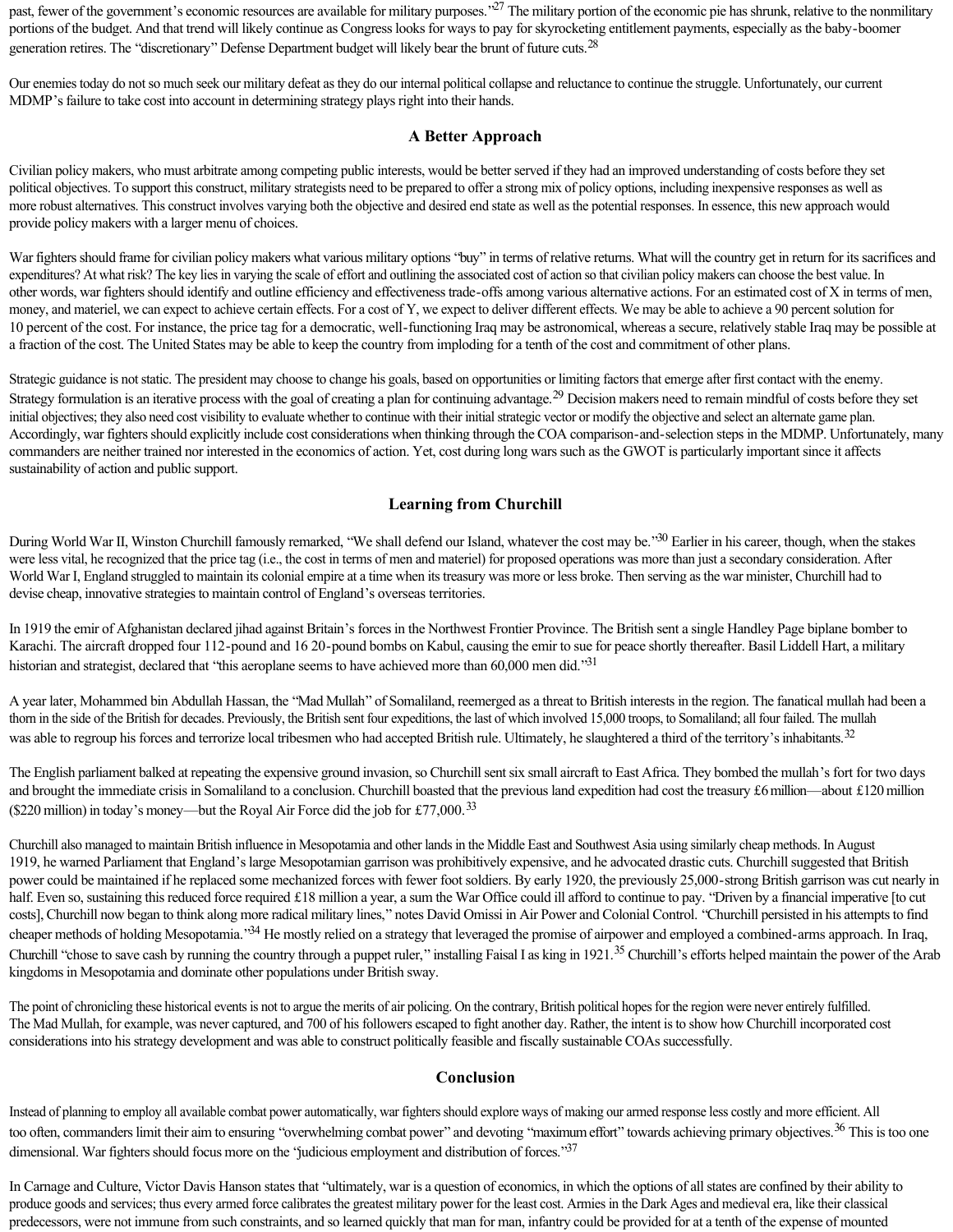troops."<sup>38</sup> But incorporating cost considerations into strategy goes beyond simply tinkering with the force mix.

While helping to preserve the British Empire, Churchill employed a combined-arms team to reduce cost. More importantly, he elevated cost considerations beyond an ancillary concern and presented policy makers with a range of employment options. Since civilian policy makers are most interested in advancing and managing broader notions of public interests, military strategists need to present alternatives that do more than just offer robust operational solutions. That is, they should provide a menu of choices, including low-cost options that may produce a range of politically acceptable outcomes, so that our elected leaders can better arbitrate among competing demands for public resources. This approach does not necessarily demand that commanders employ their resources stingily, but it does require them to have a firm grasp of cost fundamentals, a willingness to think beyond narrow operational concerns, and the courage to propose a broad range of measured applications of power.

## **[Feedback? [Email the Editor](http://www.maxwell.af.mil/mailer/index.asp?aspj) ]**

#### **Notes**

1. Editorial, "Hiding behind the General," New York Times, 9 September 2007, http://www.nytimes.com/2007/ 09/09/opinion/09sun1.html. See also Lawrence Korb, "Bush Must Stop Blaming Military Leaders for Failed Strategy," Huffington Post, 22 July 2007, http://www.huffingtonpost.com/lawrence-korb/bush-must-stop -blamingmi\_b\_57317.html.

2. Martin Wolk, "Cost of Iraq War Could Surpass \$1 Trillion," MSNBC.com, 17 March 2006, http://www.msnbc .msn.com/id/11880954.

3. The cost of \$672 billion is based on a fiscal year (FY) 2006 Congressional Research Service estimate added to the cost of operations annotated in the FY 2007 federal budget. Ann Scott Tyson, "Bush's Defense Budget Biggest since Reagan Era," Washington Post, 6 February 2007, http://www.washingtonpost.com/wpdyn/content/article/ 2007/02/05/AR2007020501552.html; and John A. Tirpak, "The \$120 Billion Cut," Air Force Magazine 89, no. 10 (November 2006): 28–33, http://www.afa.org/magazine/nov2006/1106cut.pdf.

4. Quoted in Tirpak, "\$120 Billion Cut," 33. Gen John Corley took the reins of Air Combat Command from General Keys on 2 October 2007.

5. Gen T. Michael Moseley, "The Future of Air and Space Power" (address, Air Force Association's Air and Space Conference and Technology Exposition, Washington, DC, 27 September 2006), http://www.af.mil/library/speeches/speech.asp?id=276.

6. Robert S. Dudney, "Second Opinion," Air Force Magazine 90, no. 1 (January 2007): 2, http://www.afa.org/magazine/jan2007/0107edit.pdf.

7. Senate, Testimony of General Barry R. McCaffrey (USA, Ret.), Adjunct Professor of International Relations, United States Military Academy, before the Senate Armed Services Committee, 110th Cong., 1st sess., 17 April 2007, 6, http://armed -services.senate.gov/statemnt/2007/April/McCaffrey %2004-17-07.pdf.

8. Wolk, "Cost of Iraq War."

9. Marine Corps Doctrinal Publication 1-1, Strategy, 12 November 1997, 43, http://www.dtic.mil/doctrine/jel/service\_pubs/mcdp1\_1.pdf.

10. Aaron L. Friedberg, "Strengthening U.S. Strategic Planning," Washington Quarterly 31, no. 1 (Winter 2007–8): 49, http://www.twq.com/08winter/docs/08winter\_friedberg.pdf.

11. Field Manual 3-0, Operations, June 2001, 4-13, http://www.dtic.mil/doctrine/jel/service\_pubs/fm3 0a.pdf.

12. Carl von Clausewitz, On War, ed. and trans. Michael Howard and Peter Paret (Princeton, NJ: Princeton University Press, 1984), 213.

13. The Powell Doctrine, for example, demands that the United States use "every resource and tool" in the country's inventory to employ "overwhelming force." See also Michael Gordon, "A Nation Challenged: Military Analysis, a New Kind of War Plan," New York Times, 7 October 2001, http://query.nytimes.com/gst/fullpage.html ? res=9C0CE0D7123CF934A35753C1A9679C8B63&sec=&spon=&pagewanted=print.

14. Mackubin Thomas Owens, "Failure's Many Fathers," Foreign Affairs 86, no. 5 (September/October 2007): 149, http://www.foreignaffairs.org/20070901faresponse 86511/richard-b-myers-richard-h-kohn-mackubin -thomas-owens-lawrence-j-korb-michael-c-desch/salute -and-disobey.html.

15. Joint Publication 5-0, Joint Operation Planning, 26 December 2006, III-33, http://www.dtic.mil/doctrine/jel/new\_pubs/jp5\_0.pdf.

16. Ibid., III-50.

17. When business leaders perform net present value (NPV) analysis to make long-term capital decisions, they do not pursue every opportunity that offers a positive NPV (i.e., opportunities that offer benefits that exceed estimated costs). Rather, they recognize that firm capital is limited and choose to pursue only projects that maximize value. Likewise, civilian policy makers do not necessarily make public policy decisions based on whether projected benefits exceed costs. Public resources as well as their own political capital are limited. Therefore, they ideally seek to pursue only those policies that maximize the collective good and/or their constituents' interests.

18. Chairman of the Joint Chiefs of Staff Manual (CJCSM) 3122.01A, Joint Operation Planning and Execution System (JOPES), vol. 1 (Planning Policies and Procedures), 29 September 2006; CJCSM 3122.02C, Joint Operation Planning and Execution System (JOPES), vol. 3 (Crisis Action Time-Phased Force and Deployment Data Development and Deployment Execution), 19 June 2006; and CJCSM 3122.03C, Joint Operation Planning and Execution System, vol. 2 (Planning Formats and Guidance), 17 August 2007.

19. According to CJCSM 3122.01A, "Planning information is not authorized for release to other U.S. government agencies at this point in the process." However, the manual does authorize the supported commander to "highlight issues for future interagency consultation, review or resolution" in order to present them eventually to the secretary of defense  $(C-9)$ .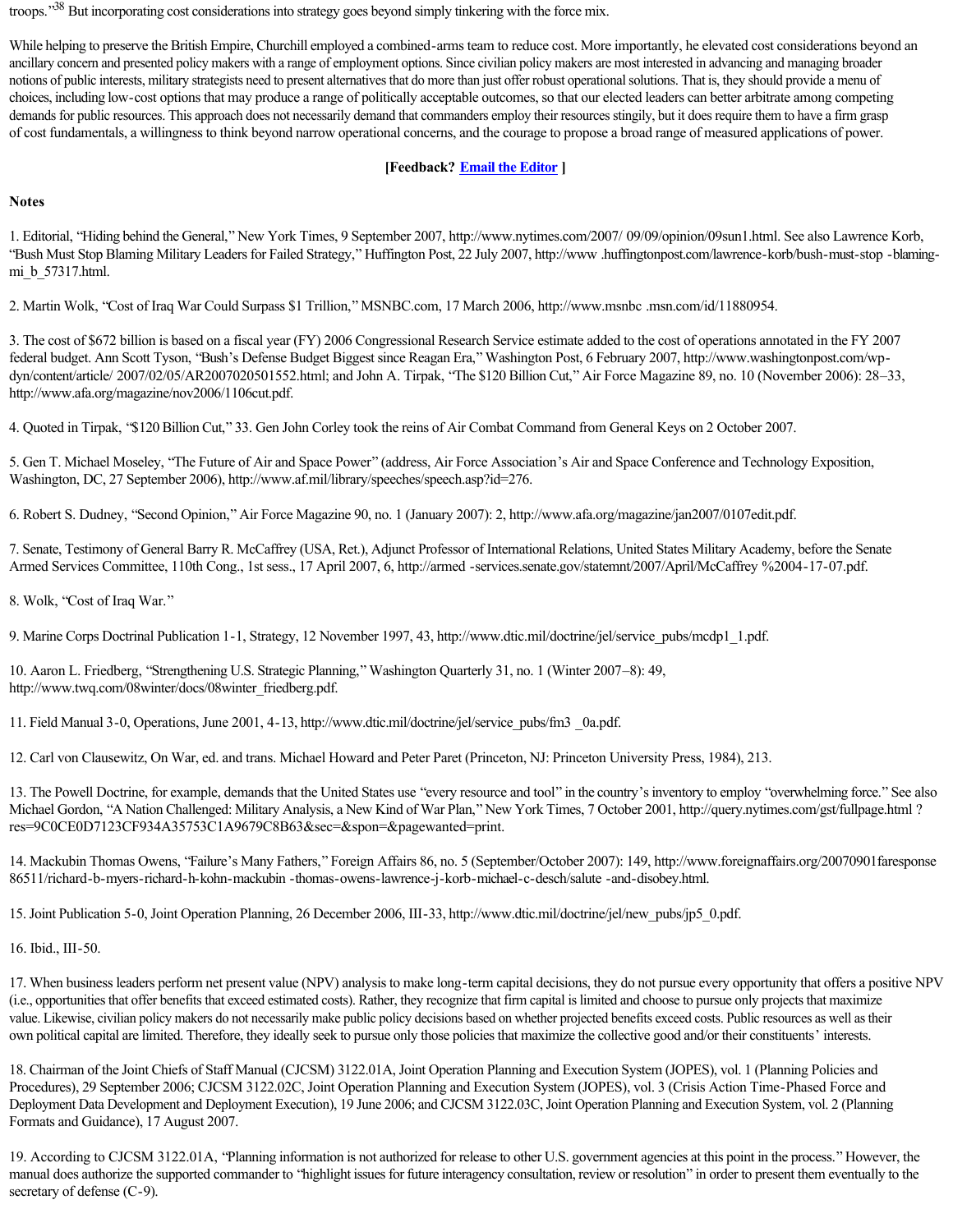20. Ibid.

21. Prior to the war in Iraq, the Congressional Budget Office (CBO) tried to inform the policy debate when it released a report on the expected cost of the war. But the report failed to link that cost to various strategies. The CBO report listed critical cost drivers such as "strategy employed" and "force size deployed" as "unknown." "Estimated Costs of an Iraq War: War in Iraq Could Cost up to \$9 Billion Monthly, Says CBO," About.com, n.d., http://us govinfo.about.com/library/weekly/aairaqwarcost.htm.

22. Air Force Operational Tactics, Techniques, and Procedures 2-3.2, Air and Space Operations Center, 13 December 2004, 4-41.

23. Thomas Lienhard, letter to the editor, "The Pentagon Crisis of 2015," American Legion Magazine 163, no. 2 (August 2007): 5.

24. Lawrence D. Freedman, review of Buda's Wagon: A Brief History of the Car Bomb by Mike Davis, Foreign Affairs 86, no. 3 (May/June 2007): 144, http://www.foreignaffairs .org/20070501fabook86325/mike-davis/buda-s-wagon-a-brief-history-of-the-car-bomb.html.

25. National Commission on Terrorist Attacks upon the United States, The 9/11 Commission Report: Final Report of the National Commission on Terrorist Attacks upon the United States: Executive Summary (Washington, DC: Government Printing Office, 2004), 14.

26. Dennis M. Drew and Donald M. Snow, Making Twenty-First-Century Strategy: An Introduction to Modern National Security Processes and Problems (Maxwell AFB, AL: Air University Press, 2006), 198, http://aupress.maxwell.af.mil/Books/Drew\_Snow/DrewSnow.pdf.

27. Ibid., 196–97.

28. "About 85 percent of all governmental expenditures were in three categories: entitlement programs (e.g., Medicare), national defense, and servicing (paying the interest on) the national debt. All other government functions comprised only 15 percent of the total. Entitlements are difficult to cut since they benefit a large number of constituents (voters) and are generally mandated by law. One cannot fail to pay the interest on the national debt because of the need to borrow in the future, and much of the 'fat' has been removed from the other 15 percent of the budget. That leaves the defense budget, which is particularly vulnerable because approximately two-thirds of it is appropriated annually and is somewhat easier to cut than expenditures that are made automatically (entitlements and debt service)." Ibid., 69.

29. Everett C. Dolman, Pure Strategy: Power and Principle in the Space and Information Age (London: Frank Cass, 2005), 6.

30. Winston Churchill, "We Shall Fight on the Beaches" (speech to the House of Commons, 4 June 1940), Churchill Centre, http://www.winstonchurchill.org/i4a/pages/index .cfm?pageid=393.

31. Quoted in "An Enduring Illusion," Economist 380, no. 8492 (24 August 2006), http://www.economist.com/world/displaystory.cfm?story\_id=7826962.

32. Ibid. See also James S. Corum and Wray R. Johnson, Airpower in Small Wars: Fighting Insurgents and Terrorists (Lawrence: University Press of Kansas, 2003), 53.

33. Ibid.

34. David E. Omissi, Air Power and Colonial Control: The Royal Air Force, 1919–1939 (Manchester, UK: Manchester University Press, 1990), 20.

35. "Meddling in Mesopotamia Was Always Risky," Telegraph, 18 March 2003, http://www.telegraph.co.uk/news/main.jhtml?xml=/news/2003/03/18/widip218.xml.

36. Air Force Doctrine Document 1, Air Force Basic Doctrine, 17 November 2003, 24, http://www.au.af.mil/au/awc/awcgate/afdc/afdd1chap3.pdf.

37. Ibid.

38. Victor Davis Hanson, Carnage and Culture: Landmark Battles in the Rise of Western Power (New York: Doubleday, 2001), 165.

#### **Contributor**



**Lt Col Lawrence Spinetta** (USAFA; MPP, Harvard University; MAAS, School of Advanced Air and Space Studies) is commander of the 11th Reconnaissance Squadron, Creech AFB, Nevada. He previously served as chief of safety for the 1st Fighter Wing, Langley AFB, Virginia, as an F15 pilot at Tyndall AFB, Florida, and RAF Lakenheath, United Kingdom, and flew 65 sorties over Iraq (Operation Northern Watch) and the former Yugoslavia (Operation Noble Anvil). He was also assigned to the Checkmate staff at the Pentagon and to the Council on Foreign Relations, Washington, DC. An Air Force Fellow, Colonel Spinetta is a graduate of Squadron Officer School (distinguished graduate), Air Command and Staff College, Marine Corps Command and Staff College, and Air War College.

## **Disclaimer**

The conclusions and opinions expressed in this document are those of the author cultivated in the freedom of expression, academic environment of Air University. They do not reflect the official position of the U.S. Government, Department of Defense, the United States Air Force or the Air University